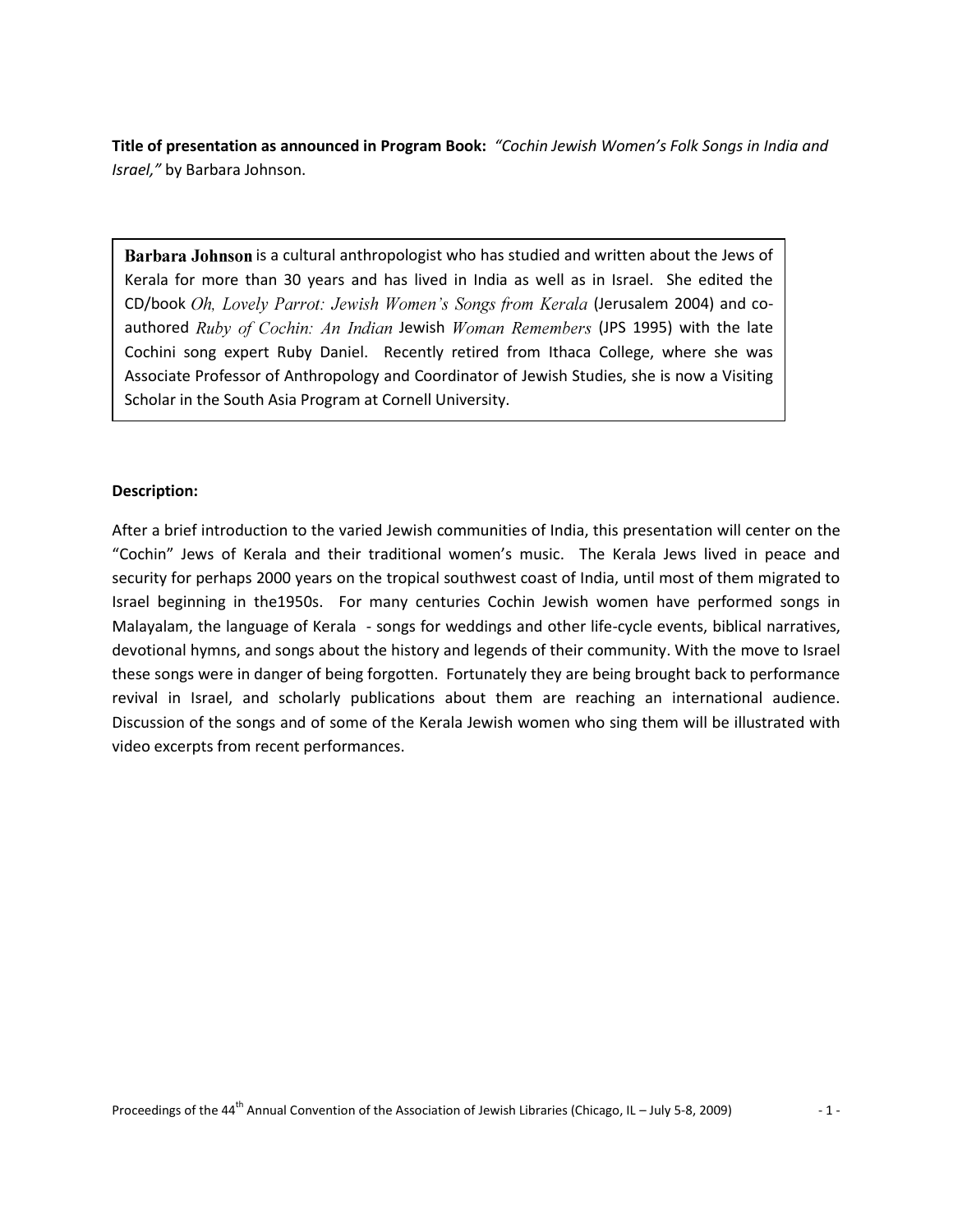# Kerala Jewish Women's Folksongs: A Story of New Life

Presented at the 2009 AJL meetings in Chicago Dr. Barbara C. Johnson

The "Cochin" Jews lived a peaceful and observant Jewish life for perhaps 2000 years in Kerala, on the lush green tropical Malabar coast of southwest India. Most of them made *aliyah*  in the 1950s – but the Kochinim in Israel will tell you with pride how they were respected in their Kerala home, without experiencing anti-Semitism from their Indian neighbors.

There are many legends about how their ancestors arrived in Kerala. Some are preserved in Jewish women's songs, sung in Malayalam, the language of the area. Kerala has been a cross-road of international commerce for many centuries, as illustrated by this map of ancient sea-trading routes<sup>1</sup>, and it's possible that Jews may have travelled there first during the Roman trading period. Scholars have described Malayalam culture as a rich hybrid of Hindu, Muslim, Christian and Jewish features.

If you go to Cochin (now spelled Kochi) today, you'll probably visit the exquisite 450 year-old Paradesi Synagogue, a leading tourist attraction in the neighborhood still known as Jewtown.<sup>2</sup> But this is not the only synagogue remaining in Kerala - though it is the only one still open regularly for prayers. For centuries there were eight separate but interconnected Jewish communities, each with its own synagogue. Within just a ten minute walk to the other end of Kochi's "Jewtown" neighborhood, you can reach a large building with no outward trace of its

 $1$  For copyright reasons, I will include only a few of the pictures from my PowerPoint presentation, but will note some relevant websites. For a map of trade routes see: [http://www.vhinkle.com/africa/indianoceantrade.gif.](http://www.vhinkle.com/africa/indianoceantrade.gif)

<sup>&</sup>lt;sup>2</sup> Photo 1 © Barbara C. Johnson

Proceedings of the 44<sup>th</sup> Annual Convention of the Association of Jewish Libraries (Chicago, IL – July 5-8, 2009)  $-2 -$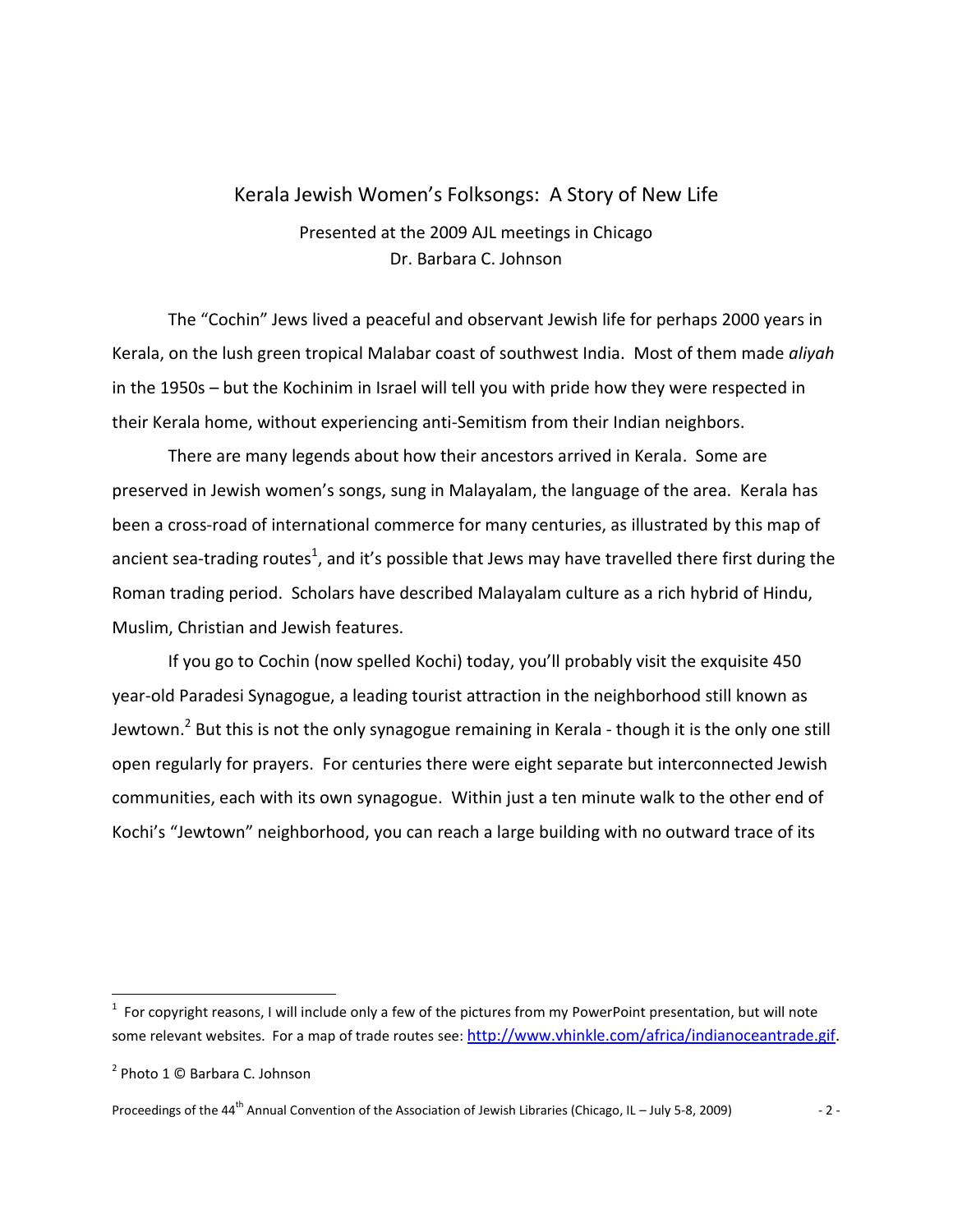former glory -- the Kadavumbhagam Synagogue, built in 1544. $^3$  You must go to Jerusalem to see its magnificent wooden interior, restored and reconstructed in the Israel Museum.<sup>4</sup>

Returning our attention to Kerala… just across the harbor from Kochi is the bustling modern city of Ernakulam, where two more synagogues are still standing and several Jewish families still live.<sup>5</sup> Then if you can find a car and a guide to take you north of Kochi and Ernakulam, you'll pass through the lush green Kerala countryside, with its inland waterways, coconut palms and rice paddies.<sup>6</sup> It's no wonder I've heard Kochinim in Israel refer to Kerala as Gan Eden! Traveling north, you'll have the opportunity to visit three smaller towns that used to have substantial Jewish communities, giving you a sense of why eight of the Malayalam Jewish songs were composed in praise of particular synagogues.

The old synagogue of Chendamangalam, recently restored by the Kerala Archaeological Department, contains a small museum of photos and information about the Jews of Chendamangalam.<sup>7</sup> The synagogue in North Parur will soon be restored as part of Kerala's ambitious new "Muziris Project" for historical tourism in the area.<sup>8</sup> The inland town of Mala also boasts a beautiful synagogue and a charming Malayalam Jewish song about its origins.<sup>9</sup>

Now let me introduce you to the Malayalam-language songs traditionally sung by Jewish women in Kerala. These include wedding songs, Biblical narratives (filled with *midrash)*, legends of Jewish origins in Kerala, and devotional hymns (some original, some translated or adapted from Hebrew *piyyutim*). Some of the melodies resemble those of other Kerala folk or

l

<sup>5</sup> <http://samgrubersjewishartmonuments.blogspot.com/2009/08/india-isjms-jay-waronker-furthers.html>

<sup>&</sup>lt;sup>3</sup> Photo 2 © Barbara C. Johnson

 $<sup>4</sup>$  On the Israel Museum website you can find information about this synagogue interior:</sup> [http://www.imj.org.il//imagine/collections/item.asp?itemNum=199804](http://www.imj.org.il/imagine/collections/item.asp?itemNum=199804)

<sup>6</sup> Photo 3, ©Barbara C. Johnson

<sup>7</sup> <http://chensyn.com/brochure/CochinBrochure.pdf>

<sup>8</sup> <http://www.keralatourism.org/muziris/>

<sup>&</sup>lt;sup>9</sup> Photo 4, ©Barbara C. Johnson

Proceedings of the 44<sup>th</sup> Annual Convention of the Association of Jewish Libraries (Chicago, IL – July 5-8, 2009)  $-3 -$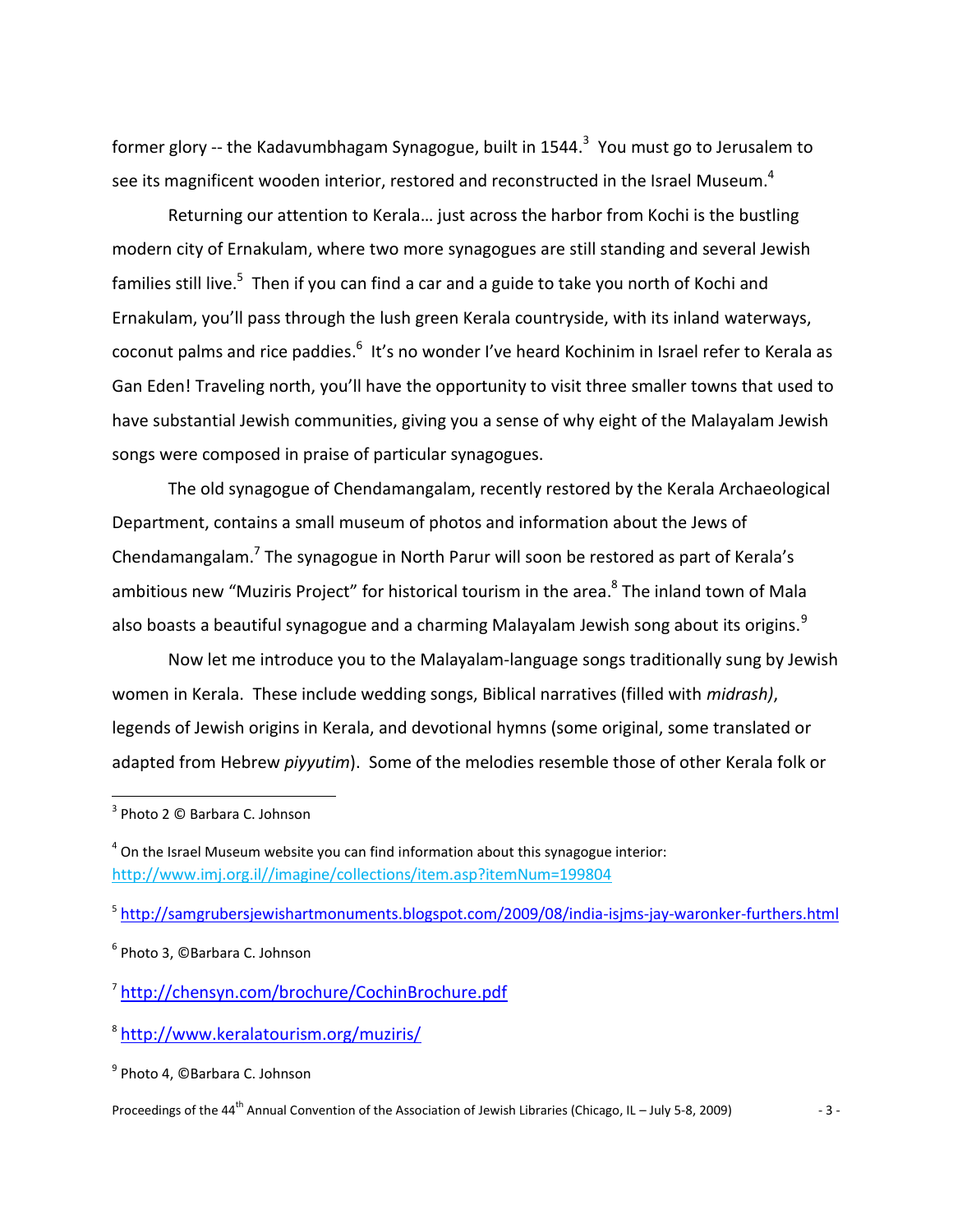popular songs, and some are shared with songs from the Kerala Hebrew repertoire (which the women know as well as the men). In India the Malayalam songs were performed at home and at community gatherings for festive occasions, with men listening respectfully as the women sang.

A cooperative international project has resulted in a large collection of Malayalam Jewish song texts. The lyrics of approximately 300 songs (many with multiple variants) are preserved in handwritten women's notebooks (some more than a century old) which were collected or photocopied in India and Israel. $^{10}$  More than 80 songs performed by Kochini women have been recorded, some with variant tunes. These notebooks and recordings are archived at the Hebrew University in Jerusalem, where they are being digitized – the notebooks in the Ben-Zvi Research Institute and the recordings in the Sound Archives of Jewish Music Research Center (JMRC).

The story of these photocopies and recordings began in the mid 1970s. I had learned about the existence of the Jewish women's songs while researching and writing my MA thesis on Kerala Jewish history, and I realized the danger that they would soon be lost, as younger generations of Kochinim in Israel did not speak Malayalam. With a small grant, I made my third trip to Kochi and began recording songs from a few older women who still remembered them. At almost exactly the same time Israeli anthropologist Shirley Isenberg was taking time off from her research on the Bene Israel to travel throughout Israel in search of Kochini women who still remembered and could record the old Malayalam Jewish songs.

"Oh Lovely Parrot" is the title song of a CD/booklet of Malayalam Jewish songs, which was finally published almost 30 years later, in 2004, by the Jewish Music Research Center.<sup>11</sup> Half the 42 songs on this CD were recorded between 1976 and 1981 and the rest about 20

Proceedings of the 44<sup>th</sup> Annual Convention of the Association of Jewish Libraries (Chicago, IL – July 5-8, 2009)  $-4 -$ 

<sup>&</sup>lt;sup>10</sup> For more details on the song collection, see Johnson 2001, "Till the Women Finish Singing: An Historical Overview of Cochin Jewish Women's Malayalam Songs." *Journal of Indo-Judaic Studies*, 4:7-22.

 $11$  Photo 5, ©Jewish Music Research Centre. The 126-page booklet included with the CD includes an introduction and notes in English and Hebrew, and an English translation for each of the 42 songs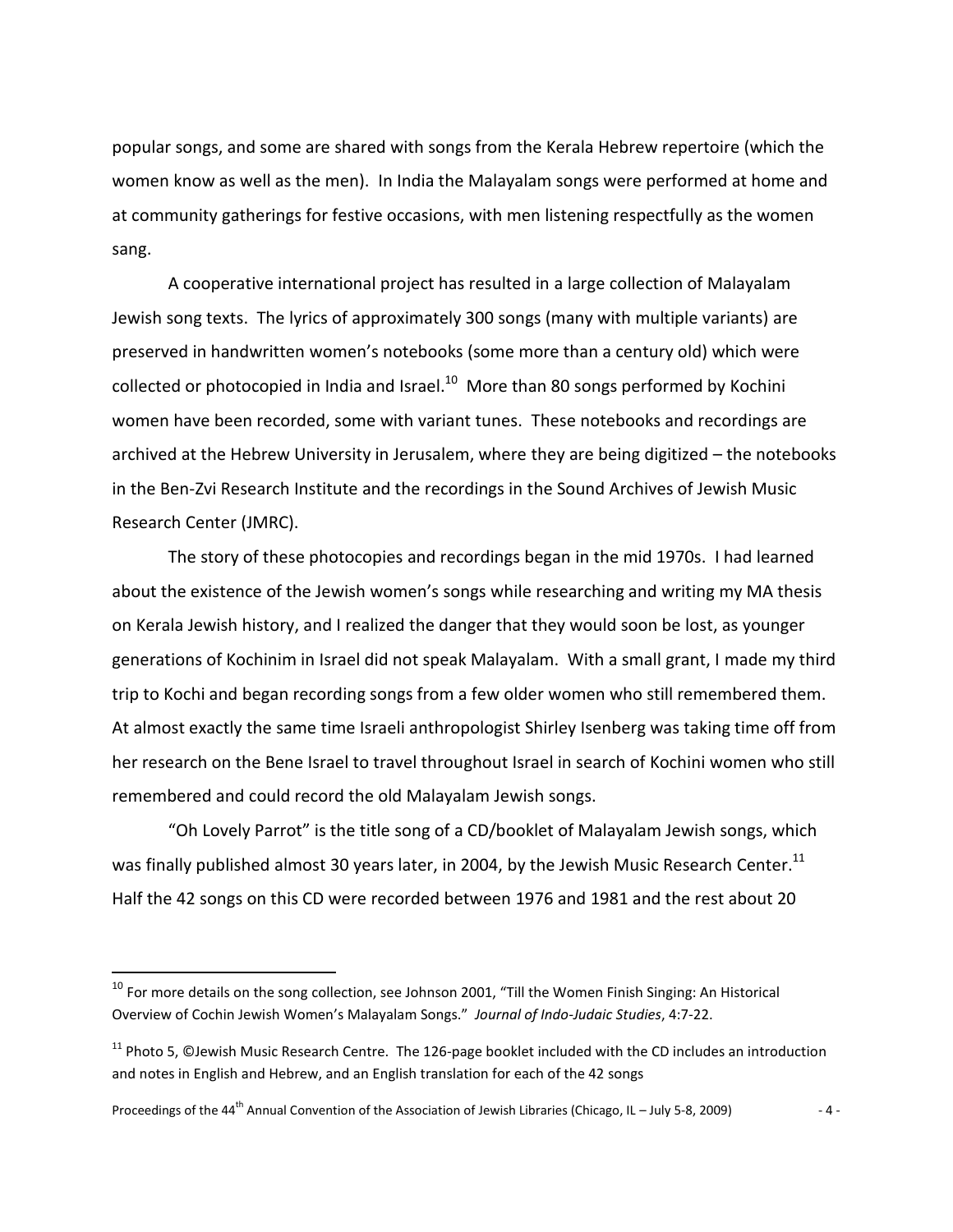years later. For copyright reasons, I can include here only a sample of three songs.<sup>12</sup> The first excerpt you can hear on the JMRC website is the "Blessing Song" for weddings, circumcisions and other occasions, which I recorded in Kochi in 1977. The third song on the website, a *midrash* on "When Moshe Received Knowledge", was recorded in Israel in 1981 through the efforts of Shirley Isenberg. The second song on the website, "The Fifth of Iyyar", recorded in 2002 during a process I'll describe below, is a Zionist song composed in Kerala in the 1950s and set to an Indian cinema tune – Bollywood meets *aliyah*!

In 1977, the Jewish women singers I recorded in Kochi told me I must go to Israel and collect songs from Dolly Japheth, an older woman who had been their teacher before making *aliyah.* Through Dolly Japheth I met her niece Ruby Daniel (1912-2001) and their remarkable family of musical women.<sup>13</sup> The oldest song notebook in our collection dates from about 1850, probably hand-written by a great great great aunt of Ruby's. $^{14}$ 

In 1995 Ruby Daniel and I co-authored her memoir *Ruby of Cochin: An Indian Jewish Woman Remembers* (Jewish Publication Society), which includes translations of 13 of the Malayalam women's songs. That same year, the Israel Museum opened their permanent display of the restored interior of the Kadavumbhagam Synagogue, along with a grand temporary exhibit on the three Jewish communities of India. As part of the festivities, the museum invited a group of Kochini women to sing a few of their traditional songs.<sup>15</sup> After singing two songs in Hebrew, when they sang one in Malayalam, Kochini members of the audience clapped along with enthusiasm. Though at the time it didn't occur to me as even a remote possibility, I would now date this evening as the tentative beginning of a performance revival for the Malayalam Jewish songs.

<sup>&</sup>lt;sup>12</sup>Please go to the website of the Jewish Music Research Center: [http://www.jewish-music.huji.ac.il/.](http://www.jewish-music.huji.ac.il/) To locate the appropriate page, click on "JMRC Store", then "CDs";then scroll down the titles and click on "Oh, Lovely Parrot", where you will have access to excerpts from the three songs.

<sup>&</sup>lt;sup>13</sup> Photo 6, ©Barbara C. Johnson

<sup>&</sup>lt;sup>14</sup> Photo 7, ©Barbara C. Johnson

<sup>&</sup>lt;sup>15</sup> Photo 8, ©Barbara C. Johnson

Proceedings of the 44<sup>th</sup> Annual Convention of the Association of Jewish Libraries (Chicago, IL – July 5-8, 2009)  $-5 -$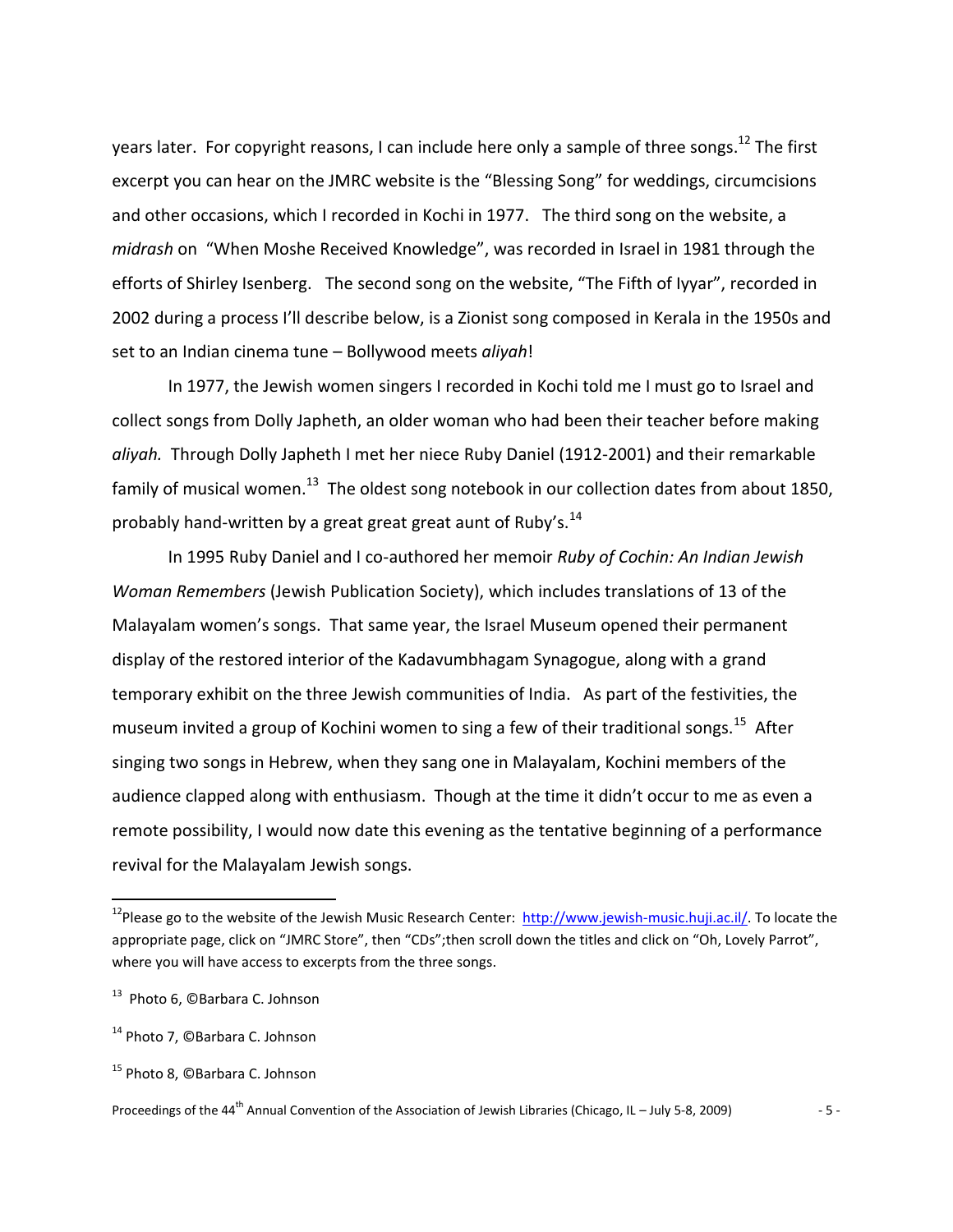When the book was finished, Ruby Daniel asked me "What's next? " and replied to her own question: "More translations." We worked intensively together over the next few years, producing about 100 more English translations, some of them detailed, some rough. But there were many older songs with obscure language which Ruby couldn't make out. As she often reminded me, she wasn't getting any younger. She began to decisively advise me: "Go to Kerala and find a professor!"

In 1999 I went to Kerala and made the acquaintance of Dr. Scaria Zacharia, a noted professor of Malayalam language and literature, who took up the study of the Jewish songs with great dedication and enthusiasm. $^{16}$  The following summer he came to Israel to work on the project, and one of his first requests was that I take him to meet "Ruby-Aunty", whose health was declining. At his request, she blessed his work by singing him the "Blessing Song".

The development of scholarly interest in the songs took a leap forward once Scaria Zacharia visited Israel and became directly involved in the project. The Jewish Music Research Center agreed to produce a CD with selections from their archives – but they couldn't use many of the old recordings because of the poor sound quality. So four talented Kochini women agreed to study and practice and re-record some of the songs which had been recorded 20 years earlier by their older relatives. Two of them were Ruby Daniel's younger sister Rahel Kala and her niece Venus Lane.<sup>17</sup> As the performance revival began to emerge, they were central to the process.

Another key person in the song revival was Galia Hacco, a retired social worker who left Kerala to make *aliyah* as a teenager, married an Egyptian Jewish scientist in Israel, and now in her retirement was eager to get back in touch with her Kerala roots. She organized a support group of women to talk about their early years in India, and soon they became interested in learning the old Malayalam songs. They met once a month, travelling to the Tel Aviv area from

<sup>&</sup>lt;sup>16</sup> Photo 9, ©Barbara C. Johnson

<sup>&</sup>lt;sup>17</sup> Photo 10, ©Barbara C. Johnson

Proceedings of the 44<sup>th</sup> Annual Convention of the Association of Jewish Libraries (Chicago, IL – July 5-8, 2009)  $-6 -$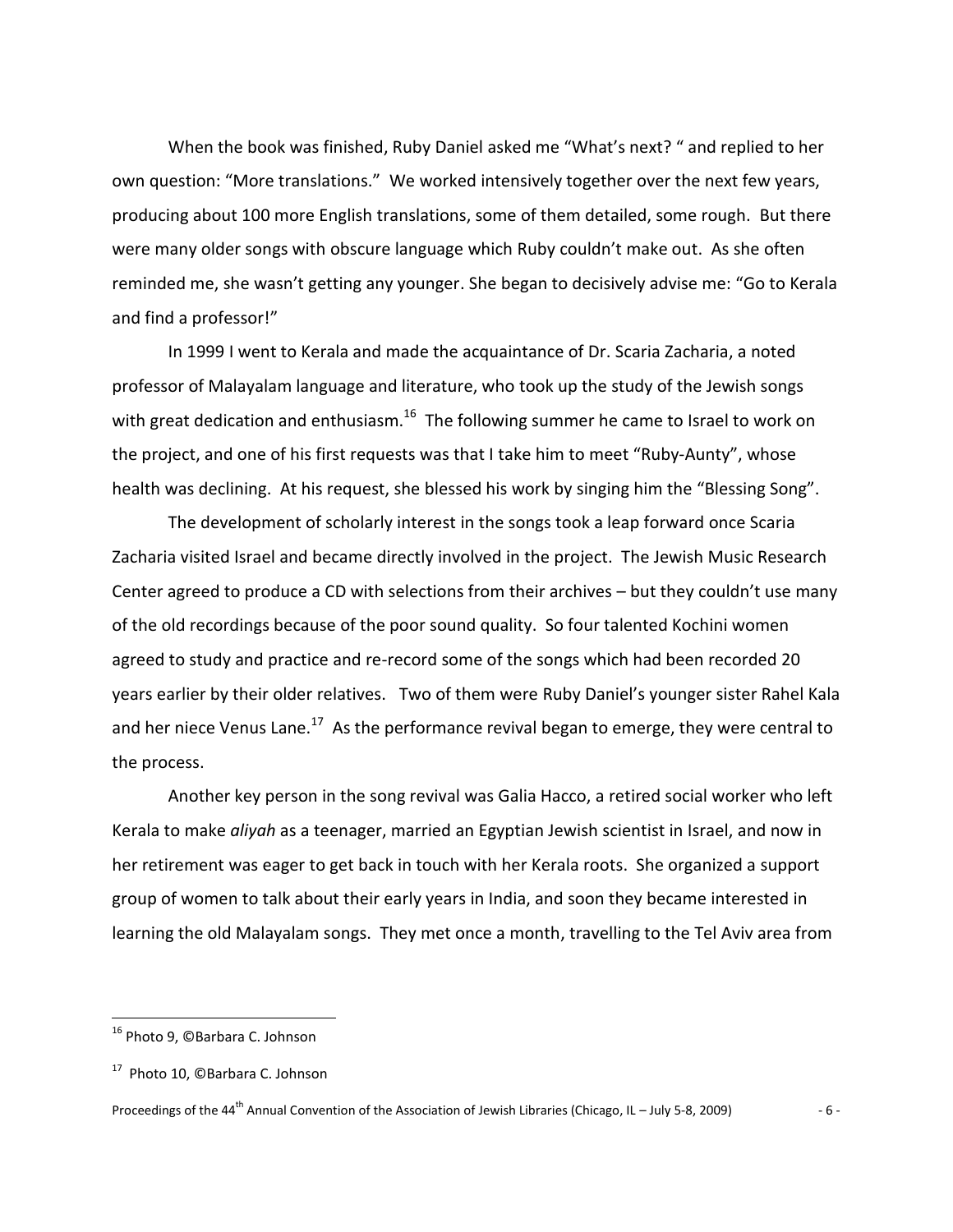different parts of the country.<sup>18</sup> This group soon organized itself as a performance group, taking the name "Nirit Singers". Their first big public performances were in 2005, to celebrate the simultaneous release of the CD "Oh Lovely Parrot" and a book on the songs by Scaria Zacharia.

Professor Zacharia had insisted that the first scholarly publication on the Malayalam songs should be bi-lingual – the texts and commentaries in Malayalam for the Kerala audience, and a Hebrew translation and commentary, for the younger generation of Kochinim in Israel who speak and read Hebrew. The result was his publication *Karkulali-Yefefiyah*- *Gorgeous!: Jewish Women's Songs in Malayalam with Hebrew Translations (Ben-Zvi Institute, 2005).* $^{19}$  *The* Hebrew translation of and commentary on the songs in this book was assigned to an Israeli graduate student in linguistics, Ophira Gamliel, who was already an expert in Sanskrit. Gamliel is not Kochini and she hadn't yet studied Malayalam, so for this book she worked with Zacharia from his English translation. In the past five years she has immersed herself in the study of Malayalam and recently completed her PhD thesis for the Hebrew University – a groundbreaking philological analysis of the corpus of Malayalam Jewish songs and of the dialect which she identifies as Jewish Malayalam.<sup>20</sup> Ruby Daniel would be amazed!

As for the Nirit Singers, they have gone on to perform at Kochini and other Israeli events, including a May 2006 appearance at the prestigious Van Leer Institute in Jerusalem.<sup>21</sup> That same year five members of the group travelled to India to participate in an international conference on "the Jewish Heritage of Kerala". Last year, in April 2008, two members of the group – Galia Hacco and Venus Lane – travelled to Washington DC for a series of programs on

 $\overline{\phantom{a}}$ 

Proceedings of the 44<sup>th</sup> Annual Convention of the Association of Jewish Libraries (Chicago, IL – July 5-8, 2009)  $-7 -$ 

<sup>&</sup>lt;sup>18</sup> Photo 11, ©Barbara C. Johnson

 $19$  Photo 12, © Ben-Zvi Institute. Edited and translated with introduction and critical commentary by Scaria Zacharia [Malayalam] and Ophira Gamliel [Hebrew] and an Afterword by Barbara C. Johnson [English].

<sup>&</sup>lt;sup>20</sup> Ophira Gamliel. 2009. *Jewish Malayalam Women's Songs.* Ph.D. Thesis, The Hebrew University, Jerusalem. See also her article "Oral Literary Forms in Jewish Malayalam", *Journal of Judaic Studies* Vol. 10, 2009.

 $21$  To view this performance, go to the Van Leer Institute website at: <http://www.vanleer.org.il/eng/videoShow.asp?id=291> and click on: **[פייטנות](http://www.vanleer.org.il/Data/UploadedFiles/video/291/e_session2.htm) ושירה: מסורות פרס ותימן**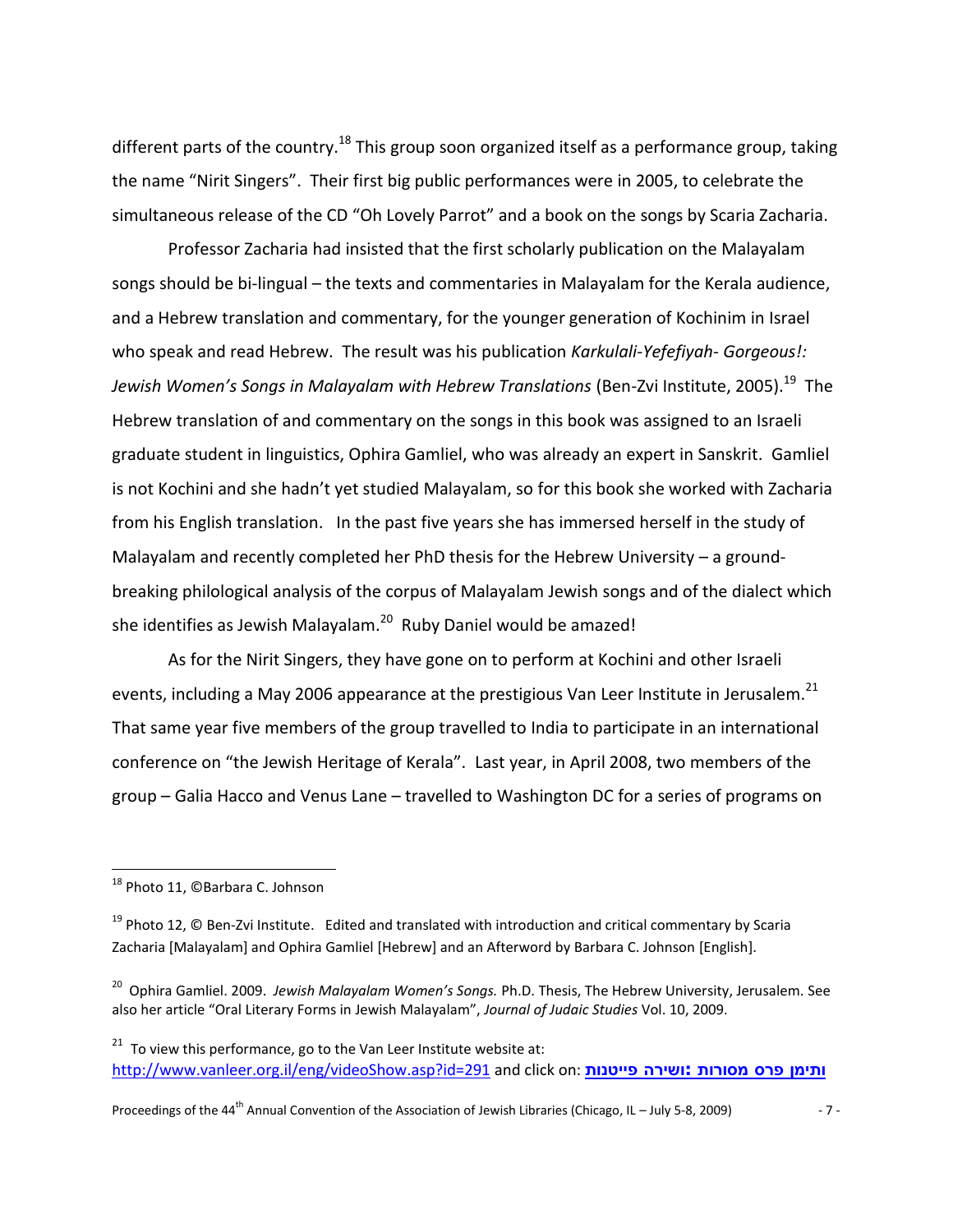"The Women Who Saved the Songs" (along with Scaria Zacharia, Indian anthropologist Smita Jassal and myself) at the Library of Congress, the University of Maryland and the DC-JCC.  $^{22}$ 

In 2008 the Nirit Singers also produced and released their own CD, performing as a group many of the same songs – but this CD is very different from "Oh Lovely Parrot", for its audience is specifically Israeli.<sup>23</sup> Each recorded song is introduced with a brief explanatory statement in Hebrew, and the enclosed pamphlet is entirely in Hebrew. The Malayalam words of each song are transliterated into Hebrew, so that Kochinim and other Israelis who don't read Malayalam can learn to sing them. Galia tells me that a new group of Kochini women singers – from the senior center at Moshav Mesillat Zion - performed recently at another *moshav*. Most of them don't know how to read Malayalam and hadn't known the traditional songs, but they learned them from this Nirit CD with its Hebrew transliteration

The parrot motif you see on both the cover of the first CD and on Zacharia's book is from a Kochini ketubah. The parrot is a popular bird in Indian literature, and a number of the Jewish songs are in the  $kilipat$ *tu* genre of songs addressed to this bird, the traditional carrier of messages. Multiple messages about Malayalam Jewish songs continue to be sent forth. The Jewish Music Research Center has asked me to edit a volume in their Yuval Music Series including 100 of the songs, with musical transcriptions, English translations, and notes for individual songs, along with several scholarly articles. So the "Story of New Life" for these songs continues, within the Kochini community in Israel and in the wider world of international scholarship and international Jewry. Thank you for your interest – and please spread the word!

<sup>&</sup>lt;sup>22</sup> For an article on this series of events, see: <http://www.rediff.com/news/2008/apr/23look.htm>

<sup>&</sup>lt;sup>23</sup> Photo 13, ©Galia Hacco. This CD can be ordered from: Galia Hacco, R. Ovadia MeBartenura 21/7, Tel Aviv 62282, Israel.

Proceedings of the 44<sup>th</sup> Annual Convention of the Association of Jewish Libraries (Chicago, IL – July 5-8, 2009)  $-8 - 8$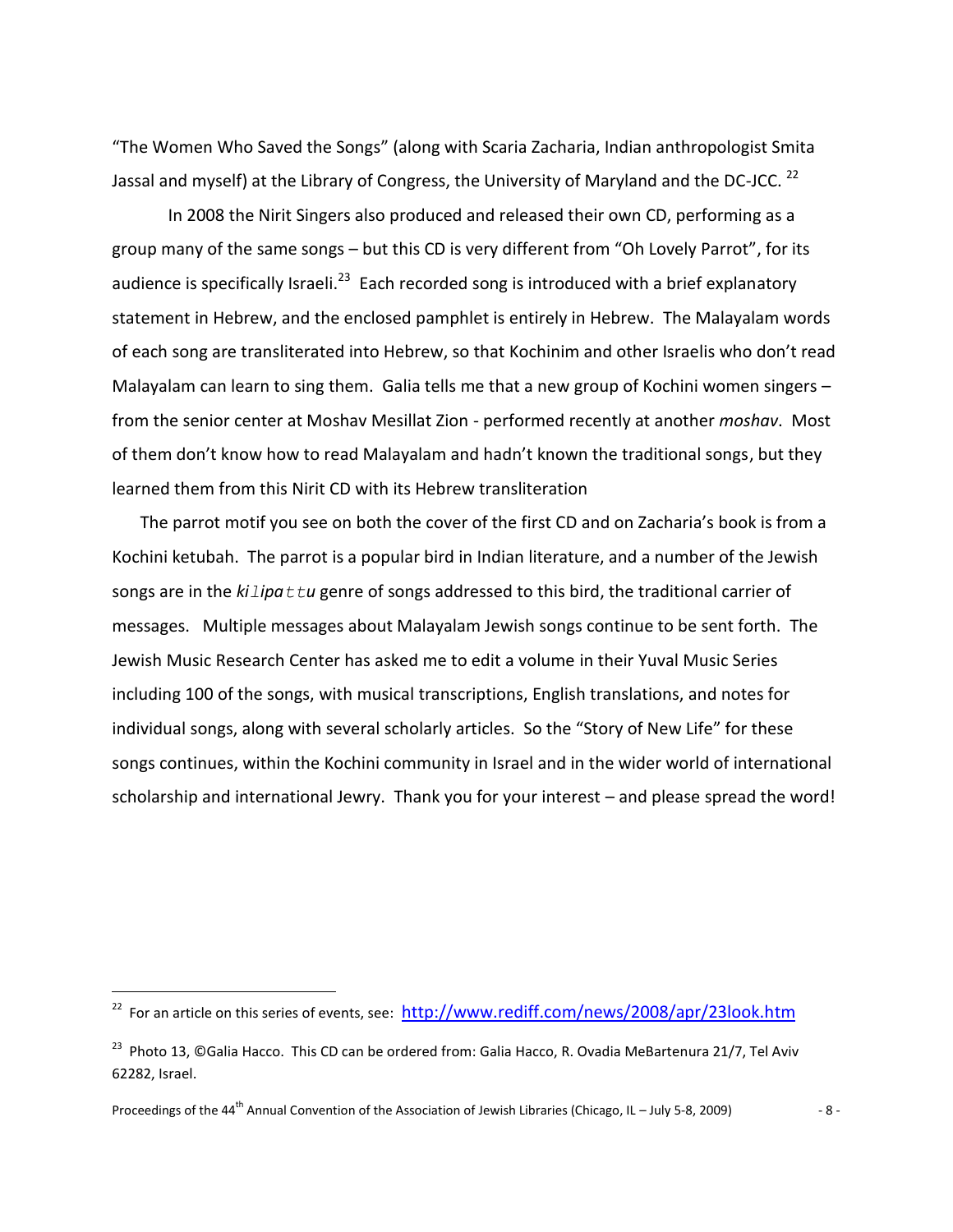# **Bibliography of Books & Audio Recordings on the Jews of India**

# **AJL Conference, Chicago 2009**

Dr. Barbara C. Johnson

This brief bibliography is focused on the three long-established Jewish communities of India.

- The **Bene Israel** form the largest group of Indian Jews. Their origin has not been definitively established, but they lived for many centuries in rural villages on the Konkan coastal area south of Bombay (now Mumbai), until they began moving to Bombay and other urban centers in western India in the 19<sup>th</sup> century. Most of the Bene Israel have migrated to the State of Israel, where their numbers are now estimated at 60,000; about 4,000-5,000 remain in India.
- The "Baghdadi" Jews began arriving in India in the late 18<sup>th</sup> century, mainly from Irag. Most settled in the two major port cities of Bombay and Calcutta, where their combined populations eventually grew to about 6,000. Almost all the Baghdadi Jews left India after Independence in 1947, some emigrating to Israel and others to the English-speaking countries of the British Commonwealth. To some extent they have always remained a part of the larger Iraqi diaspora.
- The **"Cochin" Jews of Kerala** are the oldest Indian Jewish community. Beginning in the 1950s almost all of them made *aliyah* to Israel, where their numbers have reached between 4,000 and 5,000 today. Only about 70 remain in India.

For a map see: [http://images.google.com/imgres?imgurl=http://mapsof.net/uploads/static](http://images.google.com/imgres?imgurl=http://mapsof.net/uploads/static-maps/indian_jews_communities_map)[maps/indian\\_jews\\_communities\\_map](http://images.google.com/imgres?imgurl=http://mapsof.net/uploads/static-maps/indian_jews_communities_map)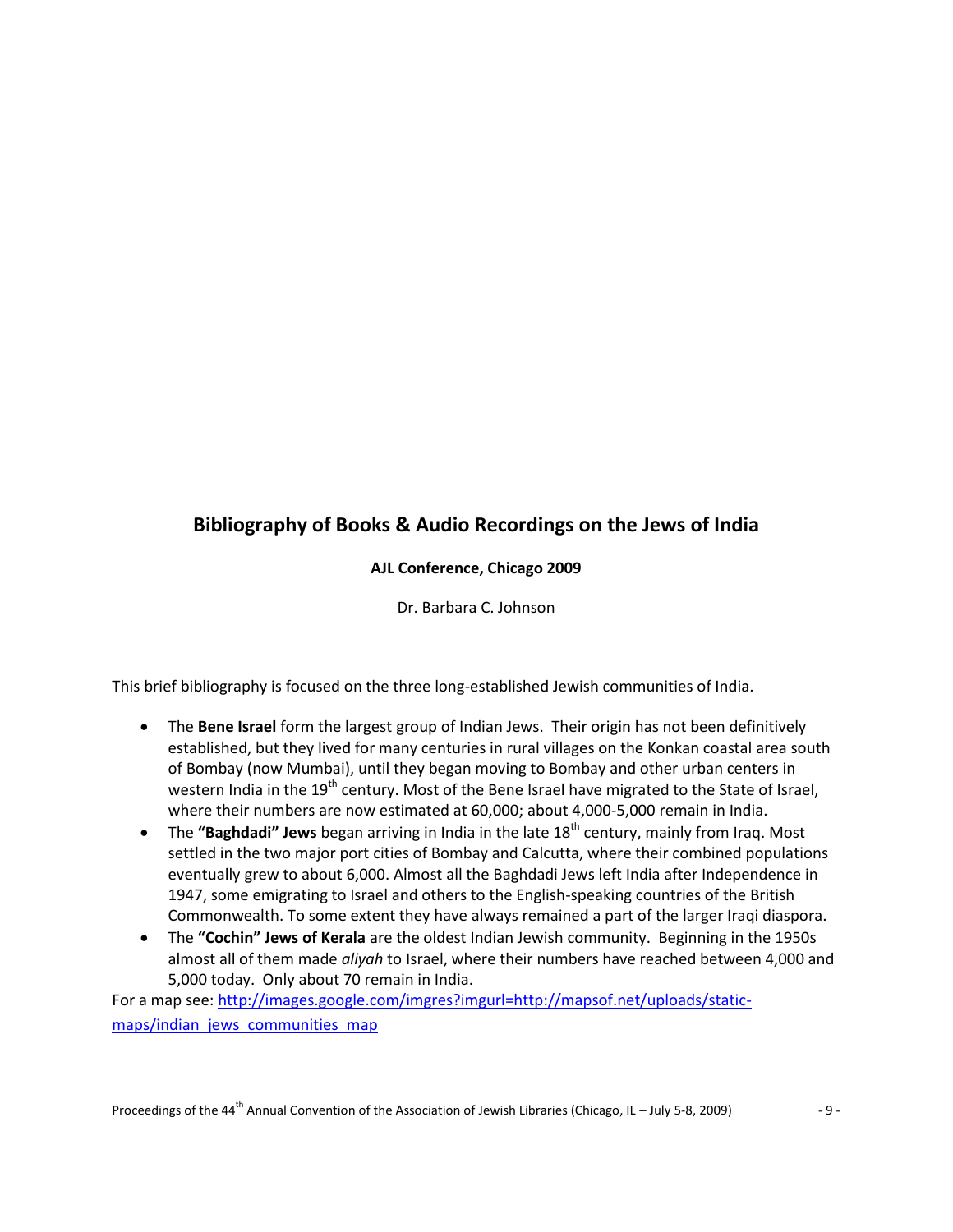## **Collections of articles:**

*Journal of Indo-Judaic Studies* (ISSN 1206-9330) – published yearly since 1998: articles, reviews, notes.

Katz, Nathan, ed. 1995. *Studies of Indian Jewish Identity*, New Delhi, India: Manohar

Katz, Nathan et al, eds. 2007. *Indo-Judaic Studies in the Twenty-first Century.* NY: Palgrave MacMillan.

\*See especially the bibliographic essays by B. Johnson (on Kerala), S. Weil (on the Bene Israel), J. Roland (on the Baghdadis), and T. Parfitt (on "Tribal Jews")

Slapak, Orpa, ed. 2001 (1995). *The Jews of India: A Story of Three Communities*. University of New England Press (originally Jerusalem: The Israel Museum)

Timberg, Thomas A., ed. 1986. *Jews in India*, New York: Advent Books

Weil, Shalva, ed. 2003. *India's Jewish Heritage: Ritual, Art and Life-Cycle.* Mumbai: Marg Publications

#### **Overviews:**

Egorova, Yulia. 2006. *[Jews and India: Perception and Image](http://www.amazon.com/Jews-India-Perception-Routledgecurzon-Studies/dp/0415400406/ref=sr_1_1?ie=UTF8&s=books&qid=1246409737&sr=1-1)*. London: RoutledgeCurzon.

Fischel, Walter J.,ed. 1973. *Unknown Jews in Unknown Lands: The Travels of Rabbi David d'Beth Hillel*

*(1824-1832)*, New York: KTAV, 1973

Katz, Nathan. 2000. *Who Are the Jews of India?* Berkeley: University of California Press

Lord, Rev. J. Henry. 1907. *The Jews in India and the Far East.* 1976 (1907). Westport, Connecticut:

Greenwood Press *(*originally Kohlapur, India: Mission Press)

Rabinowitz, Louis, *Far East Mission*, Johannesburg, South Africa: Eagle Press, 1952

## **Baghdadi Jews of Bombay (Mumbai) & Calcutta:**

Elias, Flower and Judith Elias Cooper. 1974. *The Jews of Calcutta: The Autobiography of a*

*Community, 1798-1972*, Calcutta, India: Jewish Association of Calcutta

Proceedings of the 44<sup>th</sup> Annual Convention of the Association of Jewish Libraries (Chicago, IL – July 5-8, 2009)  $-10 - 10$ Ezra, Esmond David. 1986. *Turning Back the Pages: A Chronicle of Calcutta Jewry*, 2 vols., London: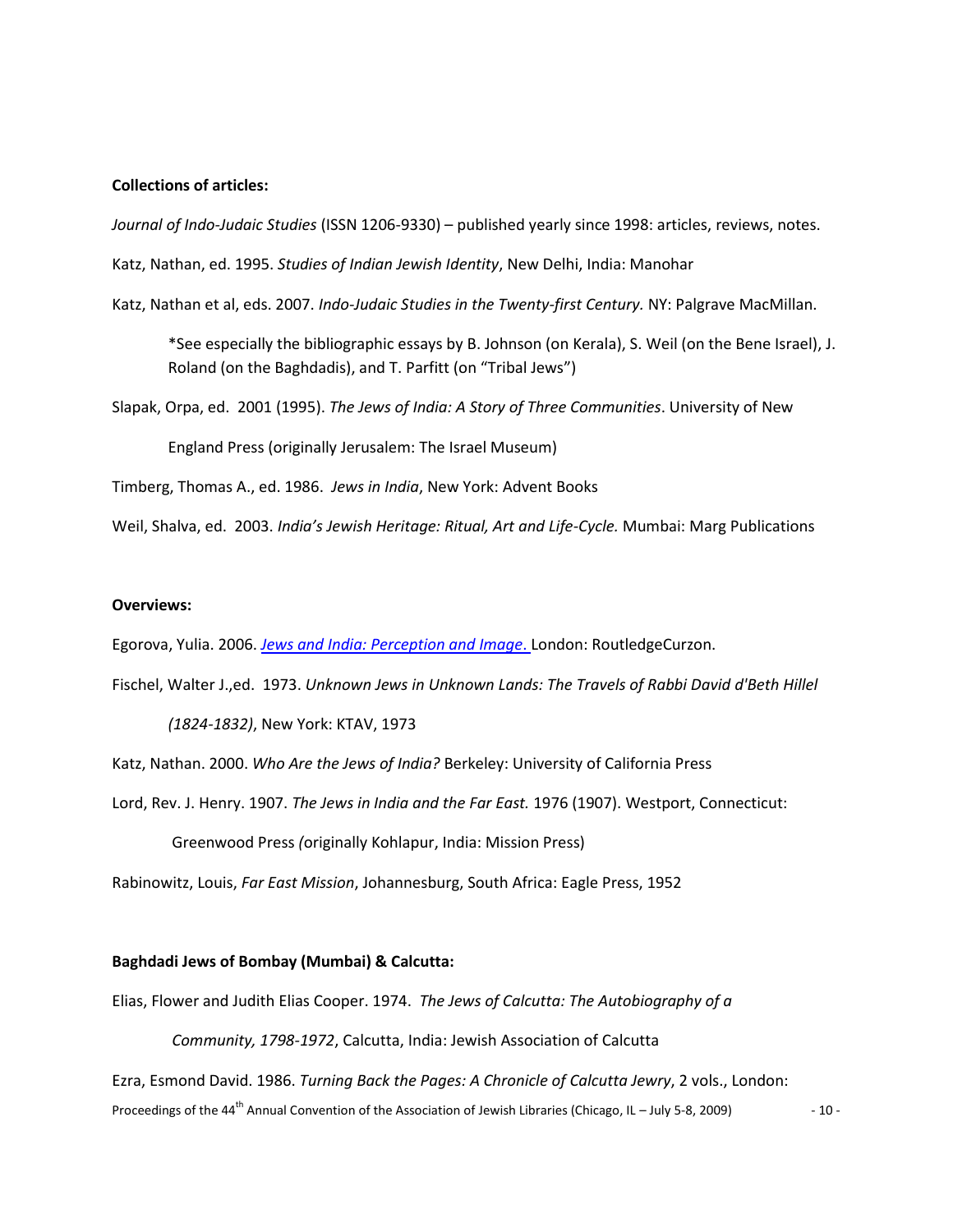#### Brookside Press

Hyman, Mavis. 1995. *Jews of the Raj*, London: Hyman Publishers, 1995

Musleah, Ezekiel N. 1973. *On the Banks of the Ganga: The Sojourn of the Jews in Calcutta*, Quincy, MA:

Christopher Publishing House

Musleah, Rahel. 1991. *Songs of the Jews of Calcutta*, Cedarhurst, NY: Tara Publications

Roland, Joan G. 1998 (1989). *The Jewish Communities of India: Identity in a Colonial Era*, New

Brunswick, NJ: Transaction Publishers, 1998. (Originally *Jews in British India: Identity in a Colonial Era*, University of New England Press)

Silliman, Jael, *Jewish Portraits, Indian Frames: Women's Narratives from a Diaspora of Hope.*

University Press of New England (Brandeis University Press), 2001

Sofaer, Pearl. 2009. *Baghdad to Bombay: In the Kitchens of My Cousins.* Eastsound, WA: Paper Jam Publishing

Solomon, Sally Luddy. 1998. *Hooghly Tales*, London: David Ashley Publishing

#### **Bene Israel of western India**

Isenberg, Shirley Berry. 1988. *India's Bene Israel: A Comprehensive Inquiry and Sourcebook*, Berkeley,

CA: Judah L. Magnes Museum

Israel, Benjamin Jacob. 1984. *The Bene Israel of India: Some Studies*, Bombay: Orient Longmans

Kehimkar, Haeem Samuel. 1937. (ed. Immanuel Olsvanger), *The History of the Bene-Israel of India*, Tel Aviv: Dayag Press, 1937

Roland, Joan. *The Jewish Communities of India.* See above under Baghdadi Jews.

Shaham, David, ed. 1981. *The Jews from the Konkan: The Bene Israel Community in India*, Photographs

by Carmela Berkson, essay by Shalva Weil, Tel Aviv: Beit Hatfutsoth

Strizower, Schifra. 1971. *The Bene Israel of Bombay: A Study of a Jewish Community*, New

York: Schocken Books and London: Basil Blackwell

Proceedings of the 44<sup>th</sup> Annual Convention of the Association of Jewish Libraries (Chicago, IL – July 5-8, 2009)  $-11$  -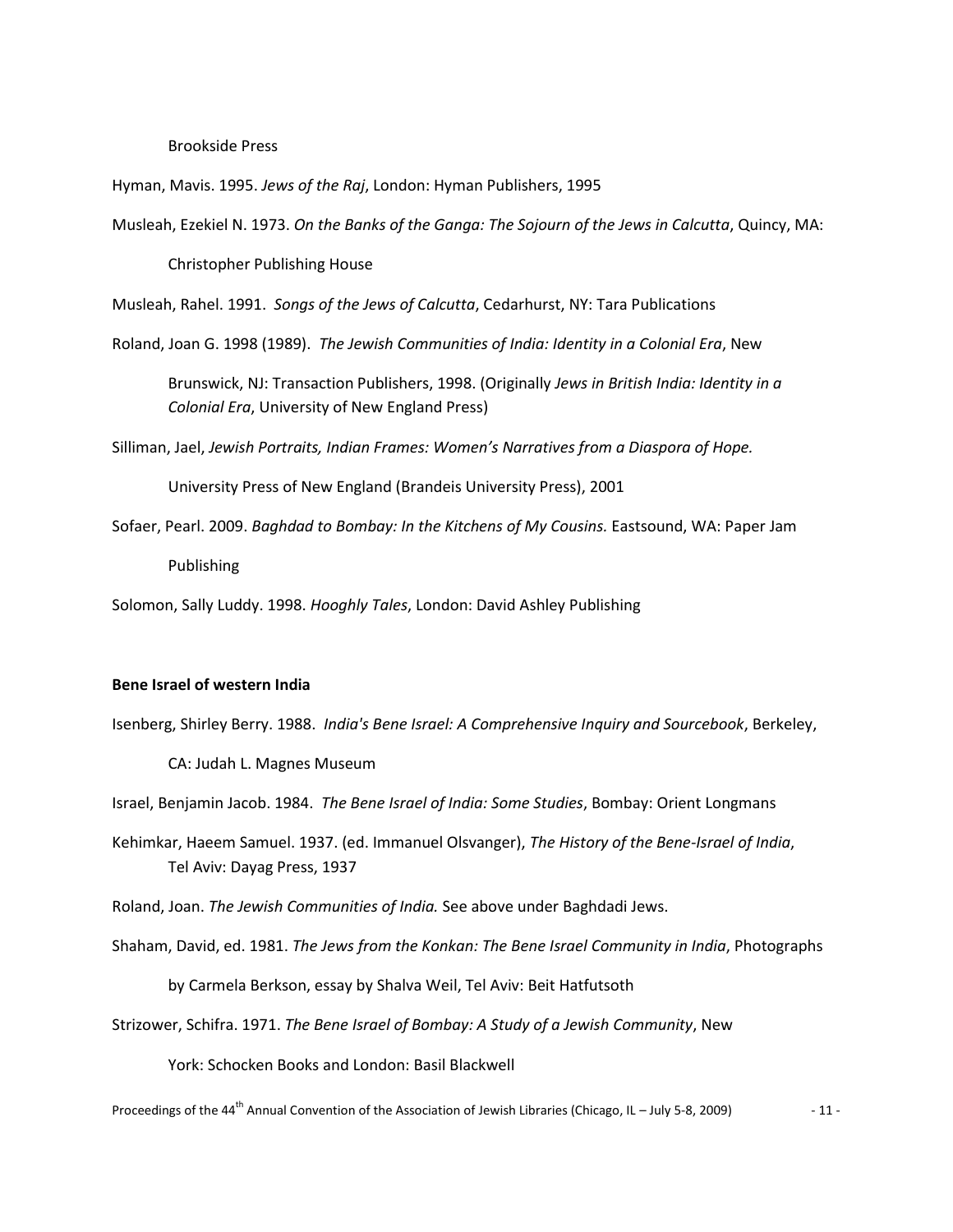#### **Cochin Jews of Kerala**

- Daniel, Ruby and Barbara C. Johnson. 1995. *Ruby of Cochin: An Indian Jewish Woman Remembers*, Philadelphia: The Jewish Publication Society
- Johnson, Barbara C., ed. 2004. *Oh, Lovely Parrot! Jewish Women's Songs from Kerala* (CD & book), Jerusalem: Jewish Music Research Centre, The Hebrew University.
- Katz, Nathan and Ellen S. Goldberg, 1993. *The Last Jews of Cochin: Jewish Identity in Hindu India*, Columbia, SC: University of South Carolina Press
- Kushner, Gilbert. 1973. *Immigrants from India in Israel: Planned Change in an Administered Community*, Tucson: University of Arizona Press, 1973
- Segal, J.B. 1993. *A History of the Jews of Cochin*, London: Valentine Mitchell, 1993
- Walerstein, Marcia S. 1987. "Public Rituals among the Jews from Cochin, India in Israel: Expressions of Ethnic Identity", Ph.D. dissertation, UCLA
- Zacharia, Scaria and Ophira Gamliel. 2005. *Karku8ali – Yefefiah – Gorgeous! Jewish Women's Songs in Malayalam with Hebrew Translations.* (Malayalam & Hebrew, Afterword in English by Barbara C. Johnson), Jerusalem: Ben-Zvi Institute.

#### **Fiction:**

- Courter, Gay. 1990. *Flowers in the Blood*, New York: Penguin, 1990
- David, Esther. 1997. *The Walled City*, Madras, India: Manas (EastWest Books)

2002. *The Book of Esther*, India: Penguin India, Viking 2009. *Shalom India Housing Society,* Afterword by Jael Silliman, NY: The Feminist Press, CUNY

Mahadevan, Meera. 1975. *Shulamith*, New Delhi: Arnold-Heinemann (Indian Novels Series),